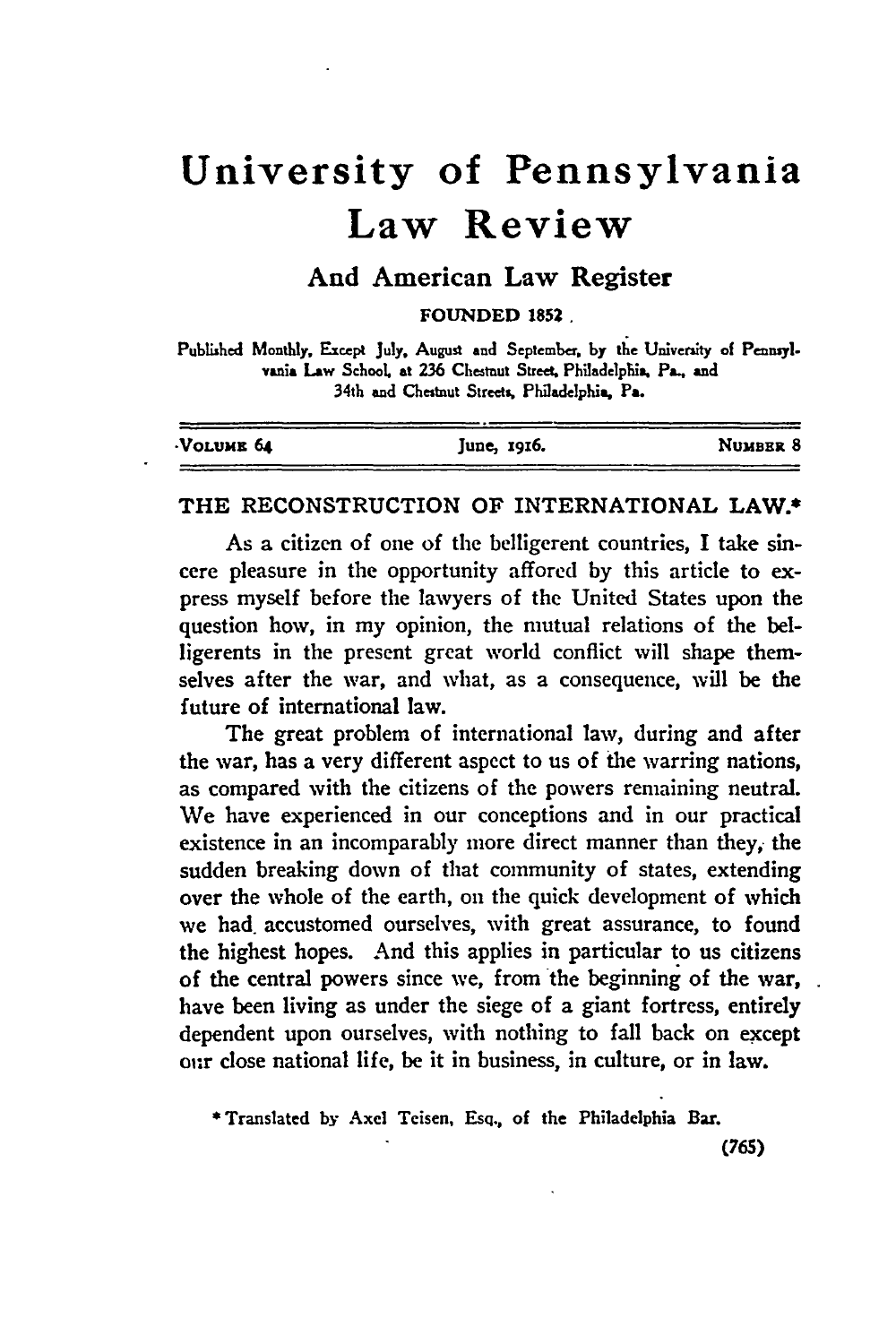### **<sup>766</sup>***UNIVERSITY OF PENNSYLVANIA LAIV REVIEW*

The states remaining neutral have complained of violations of international law, and *t propos* thereof it may **be** stated, that these very complaints are the very best evidence that none of them for as much as a moment have been in any real doubt, but that international law still exists. Nevertheless, everywhere in the belligerent countries men, both wise and sincere, have constantly asserted that the war is proof positive that no international law, in the true sense of the word, ever did exist, or at least that, even if such law did have existence in times of peace, it has been swept out by the war. And how often must we, even now, after twenty months of war, read that our enemies, also after the war has ended, will know of and recognize no intercourse, on a basis of equality, with the German empire and its allies.

I shall not at this place indulge in any philosophic discussion of the juridic nature of international law. I believe that with me all of my readers will agree that international law is law. Neither shall I go into that question of fact, whether that which we, during the years of peace, called international law, really has been destroyed by 'the war, be it totally or in certain details. On this point also do I believe myself to be in accord with my readers in asserting that breaches of the law and destruction of the law are two so entirely different things, that only through entirely superficial thinking may they be confused.

I shall finally confine the matter under discussion to this single question: What will be the *post-bellunt* situation of the community of nations and of international law? Or, as it also may be put: Will the end of the war bring peace, or simply an armistice?

Even neutral countries ought not to overlook the fact that influential voices have been raised in an affirmative answer to the question whether nothing but an armistice will result from the war. True, at least not from any leading person, neither in Germany nor among her allies. The German chancellor has repeatedly and most solemnly declared that we are willing to conclude peace. But from the other side, and last from the mouth of Asquith, have we heard that the war must be continued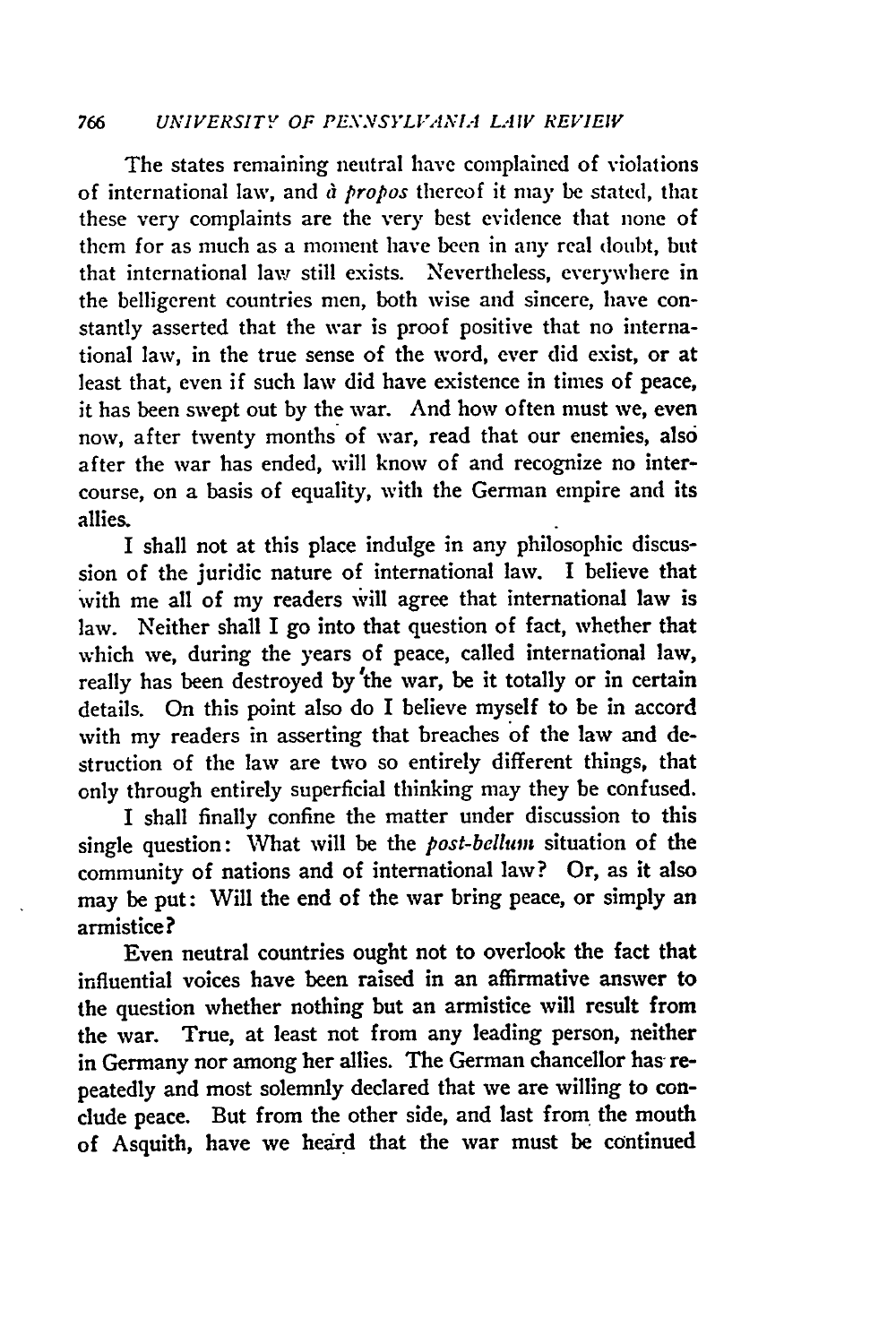until the Prussian-German military system shall have been utterly destroyed. If these words were said in earnest, and it should become evident that behind them stands sufficient power to translate the desire into fact, then the end of the war would lead to nothing but the instant commencement of preparations for a new war. The armistice would not last for one day after the German nation, through its natural growth and business ability, had recovered sufficient strength to dare a new arbitrament of the sword. During such an armistice a community of nations and an international law would be impossibilities.

Among us, however, nobody takes seriously these words **of** the English statesman. But what is more dangerous is the openly declared plan of our enemy, after the end of the war of arms, to begin an economic war against Germany and her allies. The carrying into effect of such a plan would simply mean a continuation of the state of war and thereby the negation of all international law, which rests upon the idea of an international life upon the basis of equal opportunity.

My personal conviction is that the end of the war will disclose itself not simply as an armistice, but that a lasting peace will be its result; that with the conclusion of peace the community of nations will arise once more, and with it international law; also, that this new international law will be constitutionally stronger, and will offer a better protection to the peace than was the case with the old international law from before the war. In the following I shall briefly set forth the reasons upon which I build this, my conviction.

I consider it to be out of the question that one or the other of the two groups shall prove itself able to "smash" the other and to dictate to it its conditions of peace. There will be no unconditional surrender, but the peace will be a mutual act as a result of negotiations for peace; it will be concluded by a contract, an agreement among the belligerents. But a treaty of peace contains in itself a mutual acknowledgment of the contracting parties as independent and equal legal subjects of international law. And this cannot be disputed, as the fundamental principle of all international law is *pacta sunt scrvanda.* The

÷,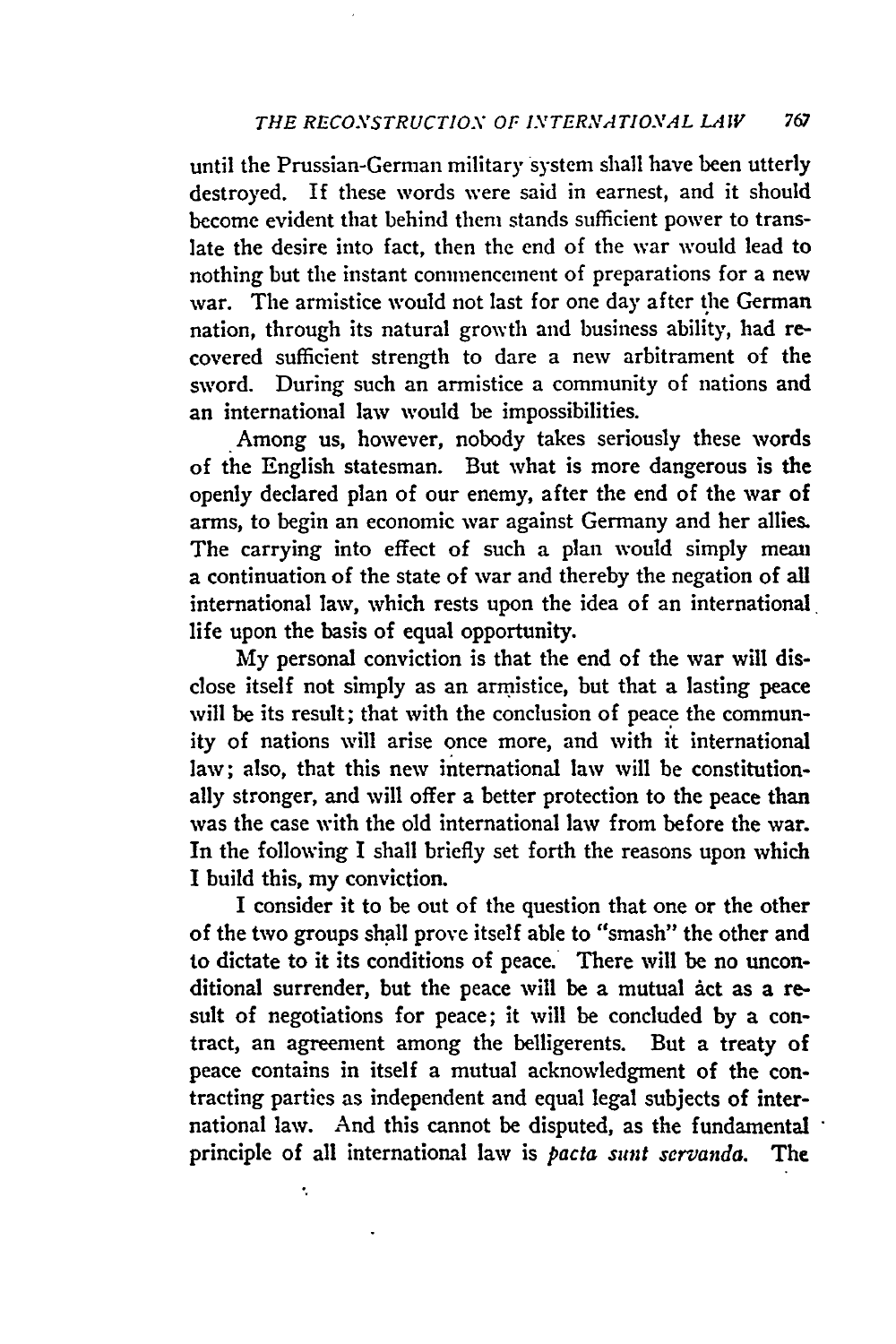very treaty of peace will in itself spell the reinstatement of the community of nations and of international law. And more than this. The peace treaty by which this war of the world shall end, must of necessity carry with it an essential advance in international law. It will not, and will not be able to, confine itself to a restitution of the formerly existing relations among the belligerents torn asunder by the war; it will have to regulate a great many of new relations among the powers, in such numbers as cannot even be anticipated today; it must create new ideas and new rules for international law. The negotiations for peace may prove long and difficult, but I feel convinced, even today, that they will produce an advance in international law.'

In the treaty of peace the foundations for the future commercial relations between the warring nations will also be laid, even if the conclusion of commercial treaties will have to be reserved for separate agreements. True, the winning side will not renounce its chance to gather in the fruits of its victory in the realms of commerce. But the idea, after the conclusion of

 $^{\text{1-4}}$  The treaty of peace will, first of all, form the foundation, upon which a comprehensive system of international treaties between the powers now at war. will be built up. Then, the lines of direction for their economical interrelations will be laid down. for it may even now be asserted that the two groups of states which at present carry on the most bitter, economical war against each other, will not. and will not be able. after peace is concluded, to shut themselves in. one against the other. The wishes and hopes of a contrary nature, which the temporary hatred of one people towards another allows to find expression occasionally and locally, will certainly never see their consummation. A victory, **by** either side, will, **of** course, be utilized in order to obtain favorable treaties of commerce, and<br>in case the result of the war should be that neither side had gained a<br>decided victory, then in particular will it be to the interest of both parti to reach eauitable agreements concerning the exchange of goods. It will become necessary to conclude collateral agreements about the evacuation of occupied territories, the return of prisoners of war, the determination and satisfaction of numberless questions of damages (not considering even the direct damage caused **by** the war operations) the manner of arbitration of such claims which cannot be settled **by** the treaty of peace; and numberless other problems, which cannot be even seen or surmised as yet.<br>Then it will be necessary to conclude new treaties and agreements concerning all those matters, the former treaties about which have been cancelled<br>o aid, railroad agreements, literary conventions, and all similar matters, the name of which is legion. It is necessary only to recall the numberless agreements which existed before the war between neighboring states such as Germany and France, or Germany and Russia, or between Austria-Hungary and Italy." **Dr.** von Liszt in *Deutsche Juristcn-Zeitung* of.January i, **sgi6.**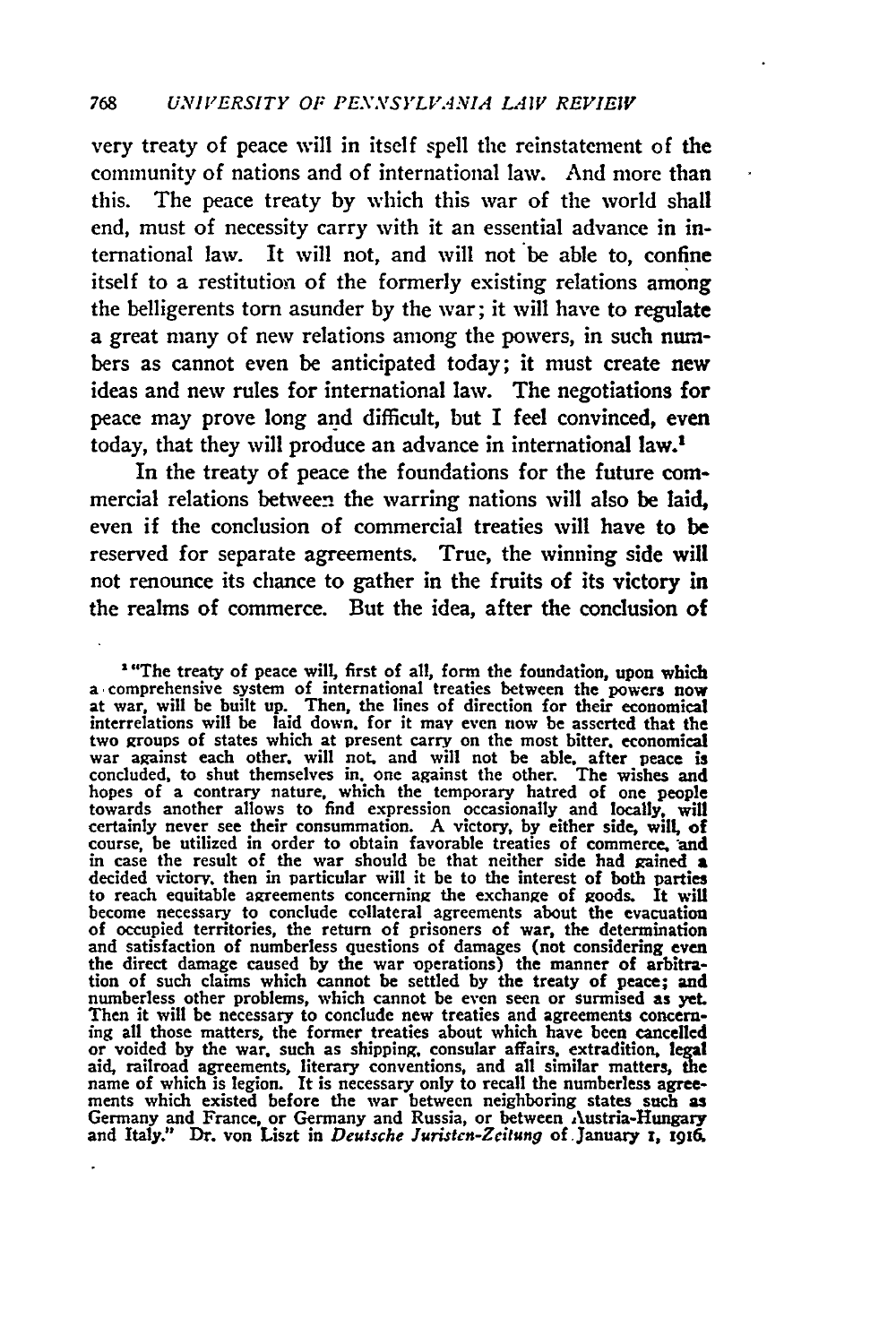peace, to continue to carry on an economical war, to prevent the former enemy from carrying on commerce, also after the conclusion of peace, is but the manifestation of a hatred which has grown blind. More than ever are the various countries dependent upon the mutual exchange of commodities, and this fact will prove itself stronger than any national or political fanaticism. Notwithstanding the English dominion of the seas, the foreign commerce of the continental states will develop on a broader foundation and in wider circles than heretofore. It may be that certain states will enter into preferential arrangements, but even this will not make .it possible for them to avoid the conclusion of commercial treaties with the outsiders. And around these a number of other treaties will be gathered just as formerly, probably even to a greater extent. When the arms have become silent, then the community of interests will show itself to be stronger than the spontaneous hatred.

And the neutral states **will** do all in their power to secure and expedite this development. They will take care that the international unions which have been very much embarrassed **by** the war, but nowhere destroyed, again shall be carried into full effect, that they be amplified, and that new territory of human endeavor be included within the co-operative activities of the states.<sup>2</sup>

I wish to call the special attention of my American readers to an apparition of the highest importance for the development

<sup>&#</sup>x27;The treaties between the individual warring nations and the neutral states, have not suffered any legal interruption or abrogation by reason of the war; as legal enactments they will be carried over into the coming period of peace. Then there are the great joint agreements, and those conventions to which practically the whole world has become a party, such as the postal union, the telegraphic union, the conventions alout protection for literary productions and trademarks, about white slave, and slave trade. These have suffered a great deal under and by reason of the war, but they<br>have not been destroyed, they are still alive, and after the war they will<br>come into full operation once more, in so far at least as they shall not been abrogated by the required notice given by individual states or been superseded by new treaties. Once more, as before the war, the states of the world will be as if surrounded by a net of treaties, the meshes of which will ever become narrower and tighter. International law will unfold its indestructible vitality, all misunderstandingp, all suspicions, all bitterness notwithstanding." *Id.*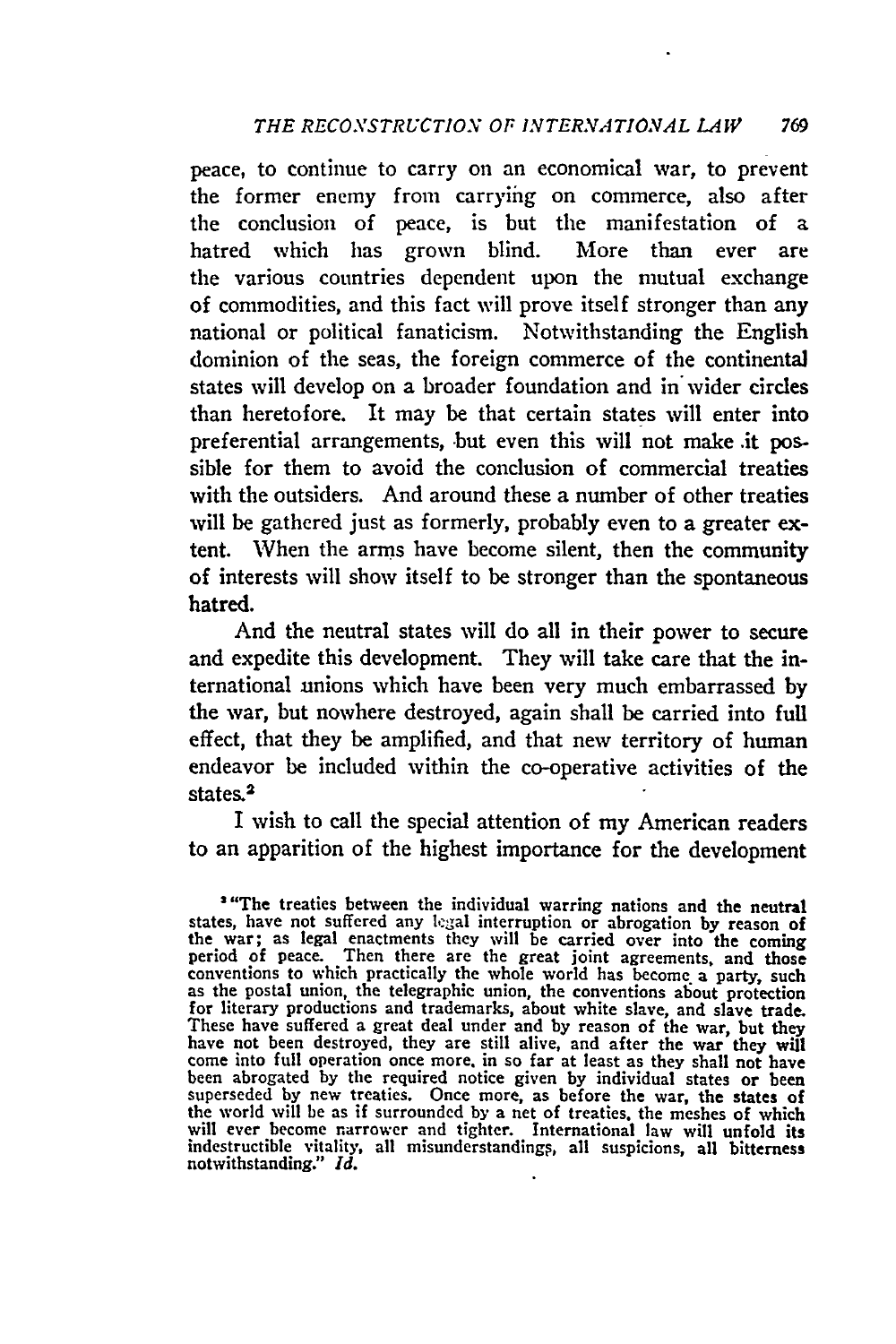#### 770 UNIVERSITY OF PENNSYLITANIA LAW REVIEW

of international law, and which we are able to perceive even today, at least in its first manifestations, namely, the rise of a new kind of inter-state law which, even if it is not international law in the technical sense of the word, still joins different powers into separate and independent groups. What I refer to will become clear at once **by** recalling the so much spoken of "American International Law". **A** closer relationship in political, commercial, and cultural interests may join a number of states into a group which may proceed farther in the development of interstate laws and institutions, than is possible for the general community of civilized states; but for this very reason they may serve as patterns and incitements for the latter. Within such a group, it will be much easier to introduce the obligatory submission to arbitration of all questions without exception, than within. the general community **of** states. But if this form of settling disputes first shall have become part of the life of such groups, then it will prove much easier than today to introduce it universally.  $\qquad \qquad \blacksquare$ 

It cannot be contradicted that the present war has brought the powers allied on both sides closer together. Without doubt is this the case with Germany and Austria-Hungary, and most likely can the same be said about the relations of both of these powers with Bulgaria and Turkey. These powers will after the conclusion of peace, continue to form a close group, and, for instance, conclude their commercial treaties with other powers on the basis of similar principles. How far this *rapprochement*the sovergein independence remaining intact-will proceed cannot now be predicted with any certainty. Personally I cannot recall from the history of man any case where a political thought has, within so short a time, gained such a dominion over the minds and hearts of nations as has the idea that the two Central Powers and their allies hereafter must enter into and maintain the closest possible mutual relations. I do not consider myself competent to judge how far and with what success a similar movement among the powers of the Entente might carry. What I desire to point out is of what great importance for the development of international law is this creation of groups of states.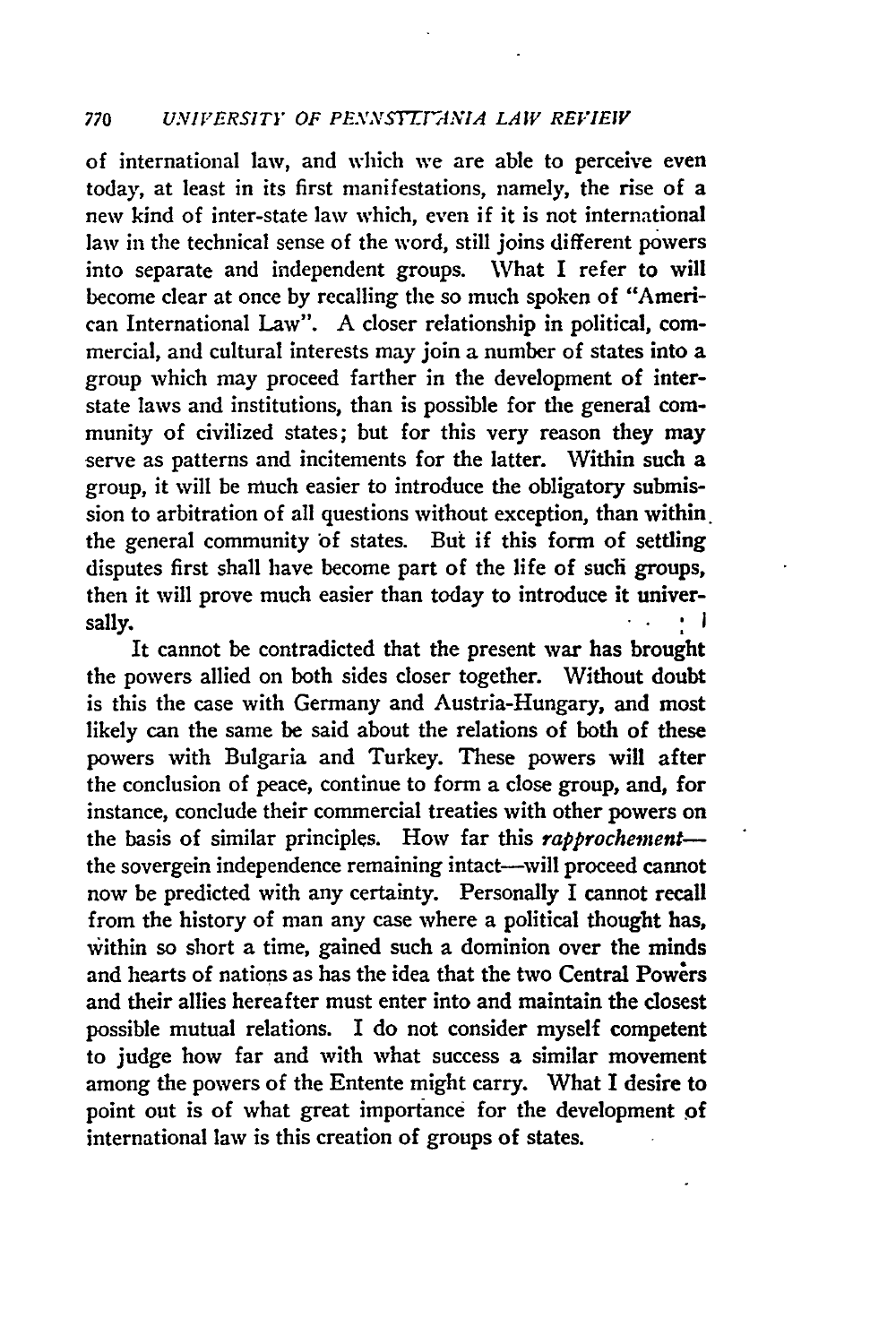Neither do I have the least doubt that after the war the labors of The Hague conferences will be resumed, and especially both in the direction of an evolution of settlements by arbitration, and of a codification of the law of war, both on land and on sea.<sup>3</sup> The rules for the conduct of war on land have, generally speaking, been lived up to, but a number of gaps in the law have appeared, and these require to be filled, such as the interning of civil prisoners, the treatment of contracts entered into with enemy foreigners, and many others. But the rules of war at sea must be entirely reconstructed; for reasons, which do not need to be set forth, practically no part of them remain except the Declaration of Paris of 1856, and even this has practically collapsed, at least as far as its most important aspects are concerned.

There is, however, to be found in wide circles, also inside Germany, a deep-seated skepticism regarding the possibility of reaching new agreements concerning the law of war, and especially maritime war. One hears the argument that in a fight for life or death, no power will bind itself to an agreement, whereby its defense against, or its victory over, an opponent may be made impossible, or even appreciably more difficult. This objection is partly, but only partly, correct.4 The rules setting limits for

""We must not demand more from international law than it can give. He who does so, misapprehends its value and its office. International law can regulate the peaceful relations among states; it has done so before, and will do it again even to a greater extent. International law can furnish means for the prevention of war. and the immediate future will be especially occupied in rearing institutions with this object in view. Such work will not be wasted, even if the final decision about war and peace will continue to rest with the sovereign states. Finally, international law can regulate war, can keep the arbitrariness of warring nations within certain boundaries, and make the dictates of humanity the rules of conduct, even on the fields of battle. But always provided, that the war remains more or less localized; that states remain outside, which have the power to call the warring states to order, and to force them to live up to the rules of war.

<sup>&#</sup>x27;"The so often ridiculed Court of Arbitration of The Hague will have to exhibit a strenuous efficiency, in order to be able to settle the numberless controversies which must be left undecided **by** the main treaty of peace. At the conclusion of the war there will exist in all states a yearning for a lasting peace, and in particular in those states actually engaged in the war, for whom long years of peace only will make it possible to recover what the war has destroyed. This mood, will, **by** necessity, focus the attention upon the rehabilitation of the machinery and procedure provided for arbitrations, which require the most thorough reform and improvement, before they can become a really effective means for the prevention of wars." **Id.**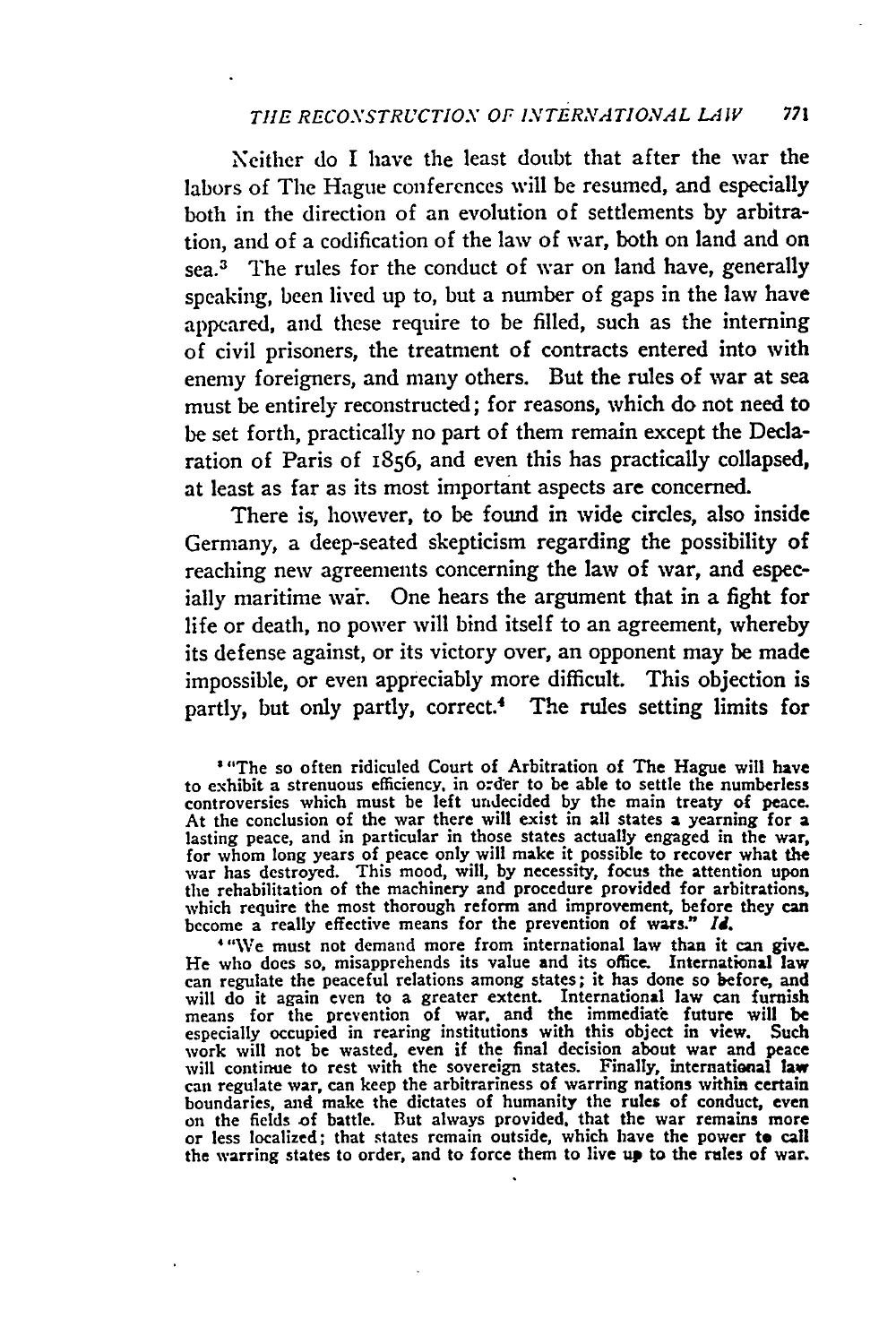the manner of conducting war in the interest of neutral powers and humanity are all based upon the supposition of a war **be**tween two or a few states; in a war of the world, they must of necessity become more or less inoperative. A prize fight between two men is governed **by** established rules, and it happens but seldom that one or the other of the gladiators disregards them; for he knows that all of the spectators will take the part of the other side. But where a general fight is going on, no such rules exist; and anybody among the spectators trying to control the participants would inevitably be drawn into the fight. Where the war is between two states, the neutral powers form the audience; and as long as the intervention of the neutrals must be feared, none of the belligerents will dare to tread under foot the rules of war. But the greater the number and power of the belligerents, the less becomes the influence of the neutrals upon the manner of carrying on the war. In case of a war of the world, into which all the powers without exception have been drawn, there remains no power to watch over the obedience to the rules of international law. The war of all against all is the negation of all law; the war of the world, the negation of all international law.

At this time it is but an academic question whether in this war, in which seven of the eight great powers are involved, an armed alliance of all the neutrals, under the leadership of the United States, to enforce obedience to international law might have been feasible. Past is past, and lost opportunities do not recur. I am interested in the future only. We must make up our minds that we have but two alternatives before us: Either a lasting peace resting upon an acknowledged strong international law as its indispensable condition; or a succession of wars which will involve a constantly increasing number of states and end in the destruction of all human civilization.

Here ends the power of international law; it cannot regulate a war of the world. In the last instance, all law rests on the will for peace of those under its jurisdiction, and this applies to intra-state as well as to inter-state law. The very best constitution cannot prevent civil war, when the citizens have lost their will for peace. The war of the world cannot **be** prevented **by** international law; the will for peace of the nations only, can do this." *Id.*